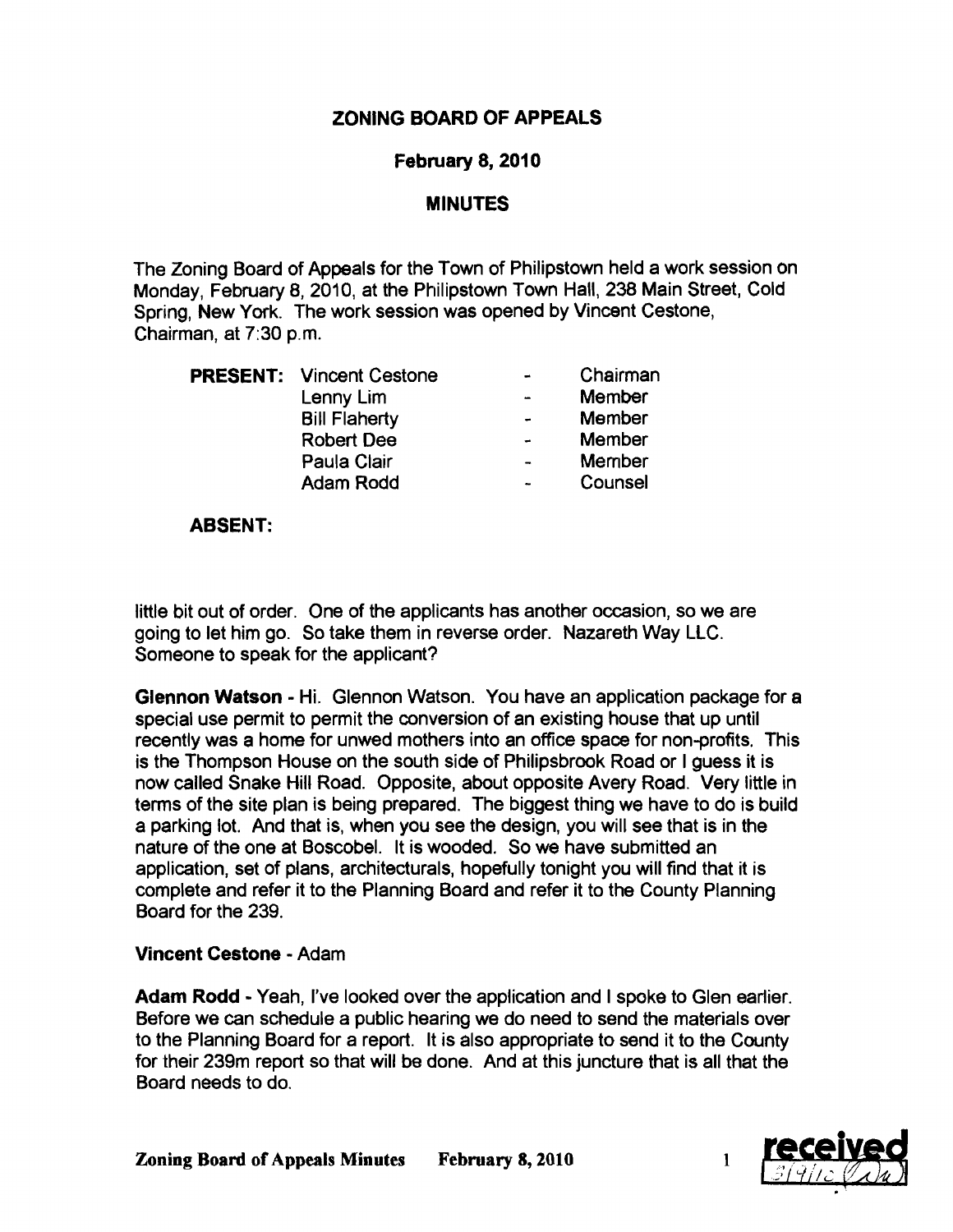Vincent Cestone • Okay. I can do that as a regular motion then

Adam Rodd - Yep

Vincent Cestone - Okay. Motion that we refer this to the Planning board. All those in favor

Bill Flaherty - I'll second

All Board Members - Aye

Vincent Cestone - Okay second and aye

Vincent Cestone - Opposed?

Glennon Watson - Thank you

Kim Shewmaker - Glen? Did you send all the copies to the Planning Board? Because I only received 8 copies.

Glennon Watson - I'll check with Michelle to see if she sent them separately.

Kim Shewmaker - I'll send the letter then and tell Ann to look for the applications if she has not already received them. Thank you.

Vincent Cestone • Joseph Cmar? I guess we can do it with him being here. I've looked at and I feel it is complete. Adam?

Adam Rodd - Yeah. This is an application, as far as I can tell, he is not asking to do any new construction at all. Apparently there are improvements on this property, it is a single family home, the dwelling is 29.3 feet from the street line. He is required to be 40 feet back. And it turns out that the C of O's that were previously issued, at least according to the application, were done in error. So, it seems that he is just seeking to get a C of O for the dwelling that has been in place for a long time.

**Vincent Cestone - Okay.** We can't put it on for the  $22<sup>nd</sup>$ . Does the board have any comment on this before I put it on for a public hearing

Bill Flaherty - I wish the applicant were here because I have a question about relative to the placement of the garage on the map that I have. And it looks like that garage back in but it appears to me that the garage is the exact setback as the house is. And I like to have a dimension shown on that map where that garage is because eventually someone is going to come in and say hey that garage is not conforming and the C of 0 was issued in error.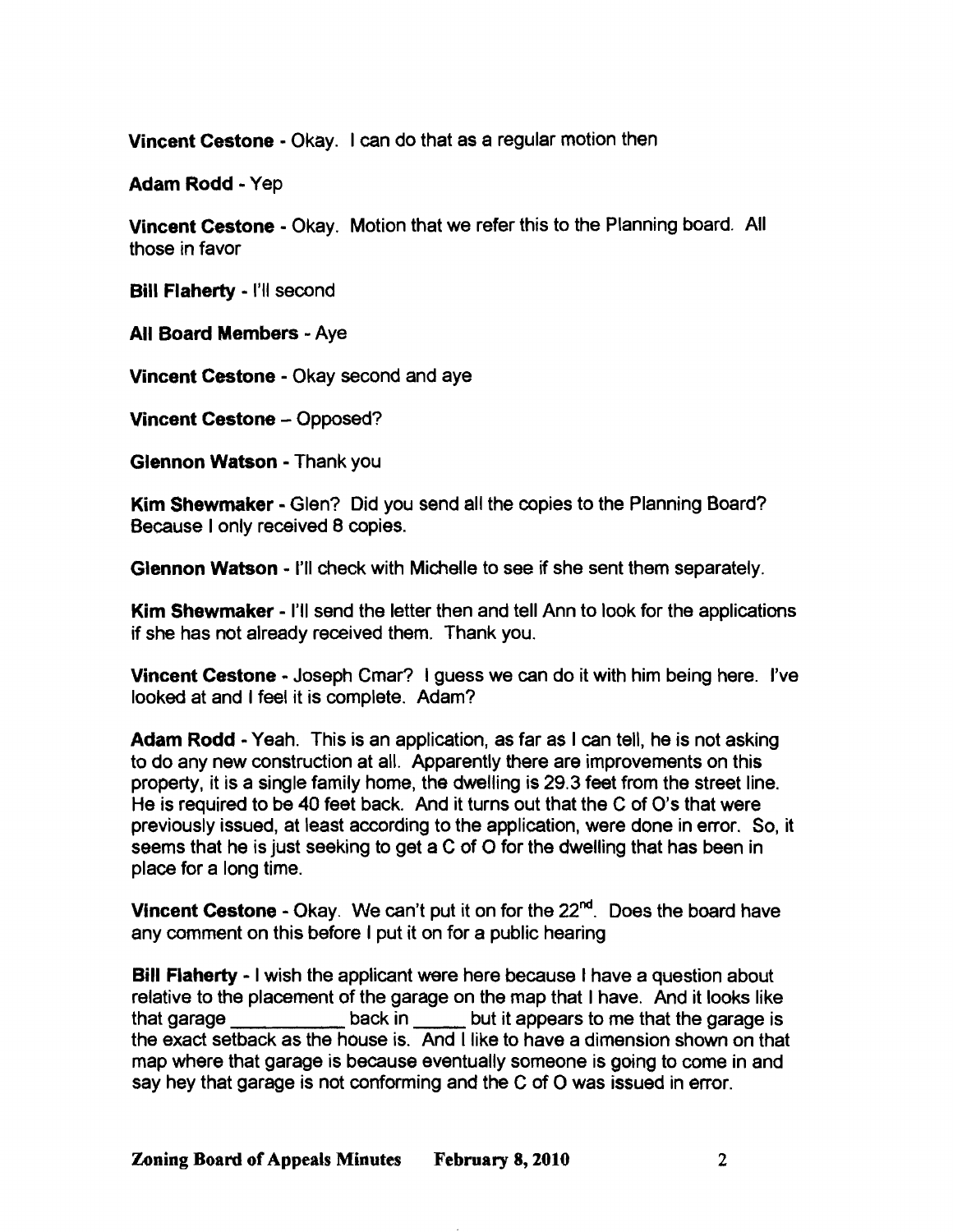Vincent Cestone - The garage is from 1956

Bill Flaherty - 1958

Vincent Cestone - And I called our Building Department about that. And he said it is pre-existing so it is grandfathered. I saw that too and I was wondering why

Robert Dee - There were 3 CO's on this property that were issued in error?

Vincent Cestone - Yeah

Robert Dee - Okay

Adam Rodd - Well based on the write up all I can see in terms of what doesn't comply with zoning at least as written by the building department is the setback. The front yard setback. And that's it.

Vincent Cestone - The  $8<sup>th</sup>$ .

Adam Rodd - The  $8<sup>th</sup>$  of March. Is that  $2<sup>nd</sup>$  Mondav

Kim Shewmaker - Yes

Adam Rodd - okay

Vincent Cestone - Next review for completeness is Cynthia A. Wing. Is the applicant here?

Kim Shewmaker - Okay I got a telephone message this evening when I got home from a Mr. Cloherty I guess his name was. He is actually the applicant. I guess this Cynthia Wing must be the representative and he was told downstairs that he was not on the agenda. So he is probably not going to be here. So I called and told him he was on the agenda but I got a voice mail as well.

Vincent Cestone - We can review it. I looked at it and I didn't see anything. Did you Adam?

Robert Dee - I've got one issue. In the application it says from the Board of Health that this is a cottage separate from the home. It is for one bedroom. They submitted an application and said the Board of Health approved it but the letter in here states that the Board of Health denied it.

Adam Rodd - Yeah. I actually followed up on that. I saw that as well. And apparently they did submit an amended plans and got approval with conditions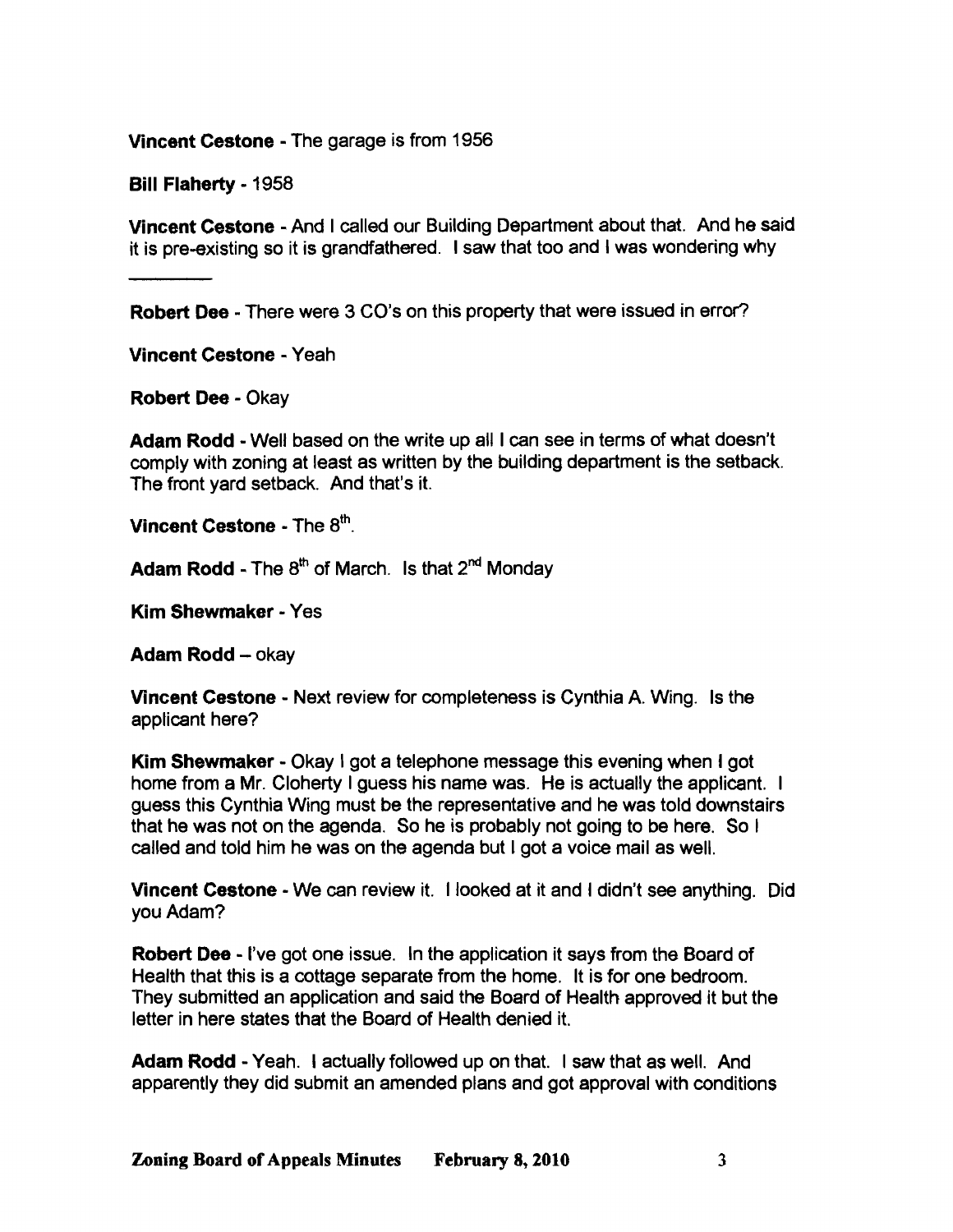from the Board of Health. I only have one copy, but I can bring this next time. So they have the approval with conditions and again they are conditions that include it is going to be one bedroom which the applicant agreed to. So it looks like, unless the Board has any other concerns, that we could put it on

Robert Dee· Is this a separate dwelling?

#### Vincent Cestone • Yeah

Robert Dee - Would this come under accessory apartment? I mean I don't see anything in the application here about an accessory apartment

Adam Rodd • They are only here again, the only thing they are appealing from is the setback. They are required to be 40 feet from the street line and they are proposing 27 feet. So as far as the building department who reviewed this, the only thing that they are not compliant with is the setback requirement. And that's why they are here

Vincent Cestone - When they come here at the next meeting, why don't you ask specifically if this is an accessory and if they say yes, there is no application here for an accessory apartment.

Robert Dee • Right. Because it looks like it is on the same piece of land. Two houses. So that would make it an accessory apartment.

Vincent Cestone • I think you're right.

Bill Flaherty - I have a map here and it shows as best as I can see, I have difficulty making it out. Is that 27.8 or 17.8?

Vincent Cestone • For what

Bill Flaherty - The distance from the road to the structure. It should be 27.8 but it looks like 17.8

Robert Dee - It looks like one piece of property that's my concern. If it is one piece of property, how can you have two houses on it without the other house being an accessory apartment.

Vincent Cestone • Well we have to make sure when they are here, we have to specifically ask them that question. And if they do, we will have to ask them to amend their application

Adam Rodd - On the map that I have it looks like they are proposing, it is a 27 foot setback. In terms of the accessory apartment issue, again perhaps it is something we would need to touch base with Bob Emerick of the Building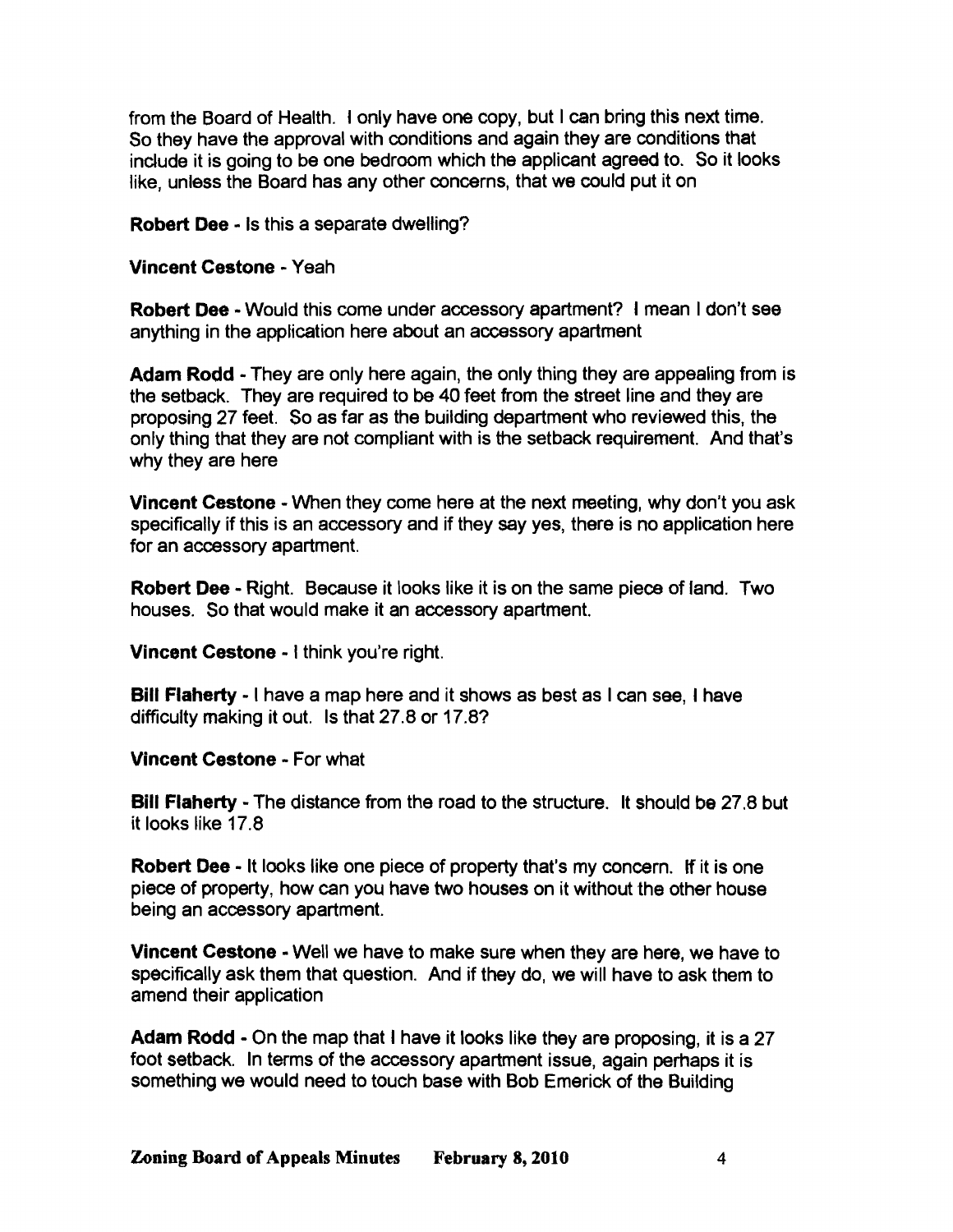Department because he was never denied, we are an appellate board, was never denied anything to do with an accessory apartment. So technically they are not before us on that issue. I think that either myself or Vinny can contact Bob Emerick and get clarification on that as a point of information. But they are not before the board on that issue.

Robert Dee - We just had a prior issue where 3 CO's were issued in error

Adam Rodd - I understand that, but we are just, we are the zoning board of appeals. We hear appeals from denials.

Vincent Cestone - What I'll do is I'll give him a call this week

Bill Flaherty - Just to clarify

Vincent Cestone - I think it is a good idea

Adam Rodd - Well do we want to put it on for a public hearing or do we want to ask the applicant for some clarifying questions before we put it on for a public hearing? I am okay for putting it on for a public hearing.

Vincent Cestone - Put it on for a public hearing and if we need more information, we can just continue it.

Adam Rodd - Sure

Vincent Cestone - Why don't we just do that

Adam Rodd - Okay

Kim Shewmaker - March  $8<sup>th</sup>$ 

Adam Rodd - okay

Vincent Cestone - Okay. Next review for completeness is Craig Stem and Deirdre G. Stern. And I have reviewed it and it looks complete. Adam?

Adam Rodd - Let me pull it out.

Lenny Lim - They are on for completeness and public hearing?

Vincent Cestone - Yes. Remember the last meeting

Lenny Lim - Oh yeah

**Bill Flaherty - Well I had a question relative to the previous variance that was**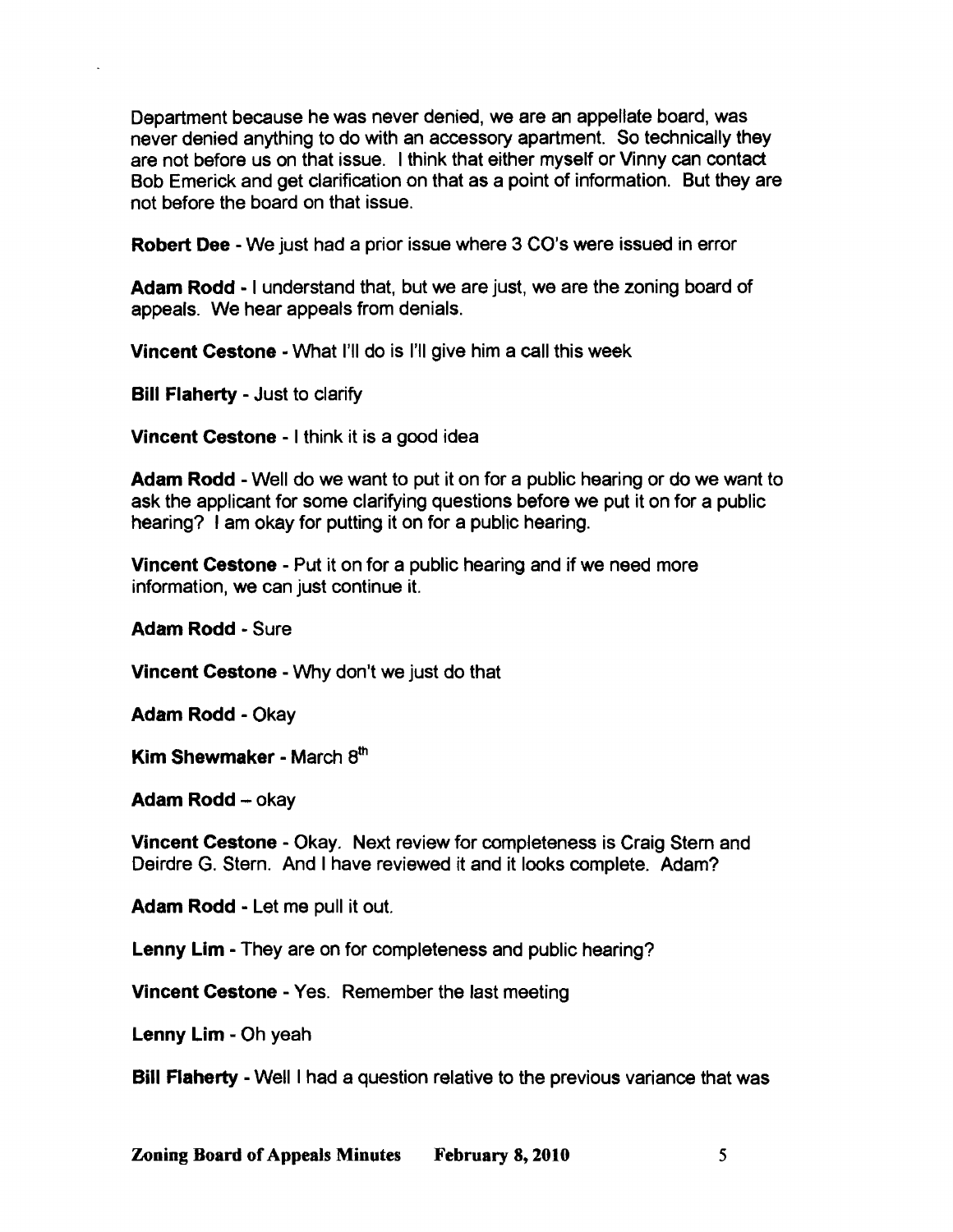the audience on this? I will make a motion to close the public hearing. Do I have a second

Bill Flaherty - I'll second

Vincent Cestone - All those in favor

All Board Members - Aye

Vincent Cestone - Do we want to vote on this? len?

Lenny Lim - I'll vote. I vote in favor

Robert Dee - I vote in favor

Paula Clair - I vote in favor

Bill Flaherty - I'll vote in favor

Vincent Cestone - And so will I

Deirdre Stem - Thank you

Kim Shewmaker - When do you want to do the resolution

Adam Rodd - I can have the resolution by the next meeting which I guess will be the  $8<sup>th</sup>$ 

Kim Shewmaker - okay

Adam Rodd - They asked for when the resolution would be done and it will be on the 8<sup>th</sup>

Vincent Cestone - It will be done on the 8<sup>th</sup>

Deirdre Stem - Okay. Fine. Perfect. Thank you.

Vincent Cestone - Okay we are going to do John Scanga with a continuation of the public hearing. The only thing we were looking for on this was measurements. And I think we have them now.

Lawrence Paggi - You should have them on the plans that look like this. I've given you an elevation rule of the maximum height that you asked for. It is going to be a maximum of 26 feet. And I have given you the length and width on both the existing and the proposed buildings; 250 feet wide and 100 foot deep.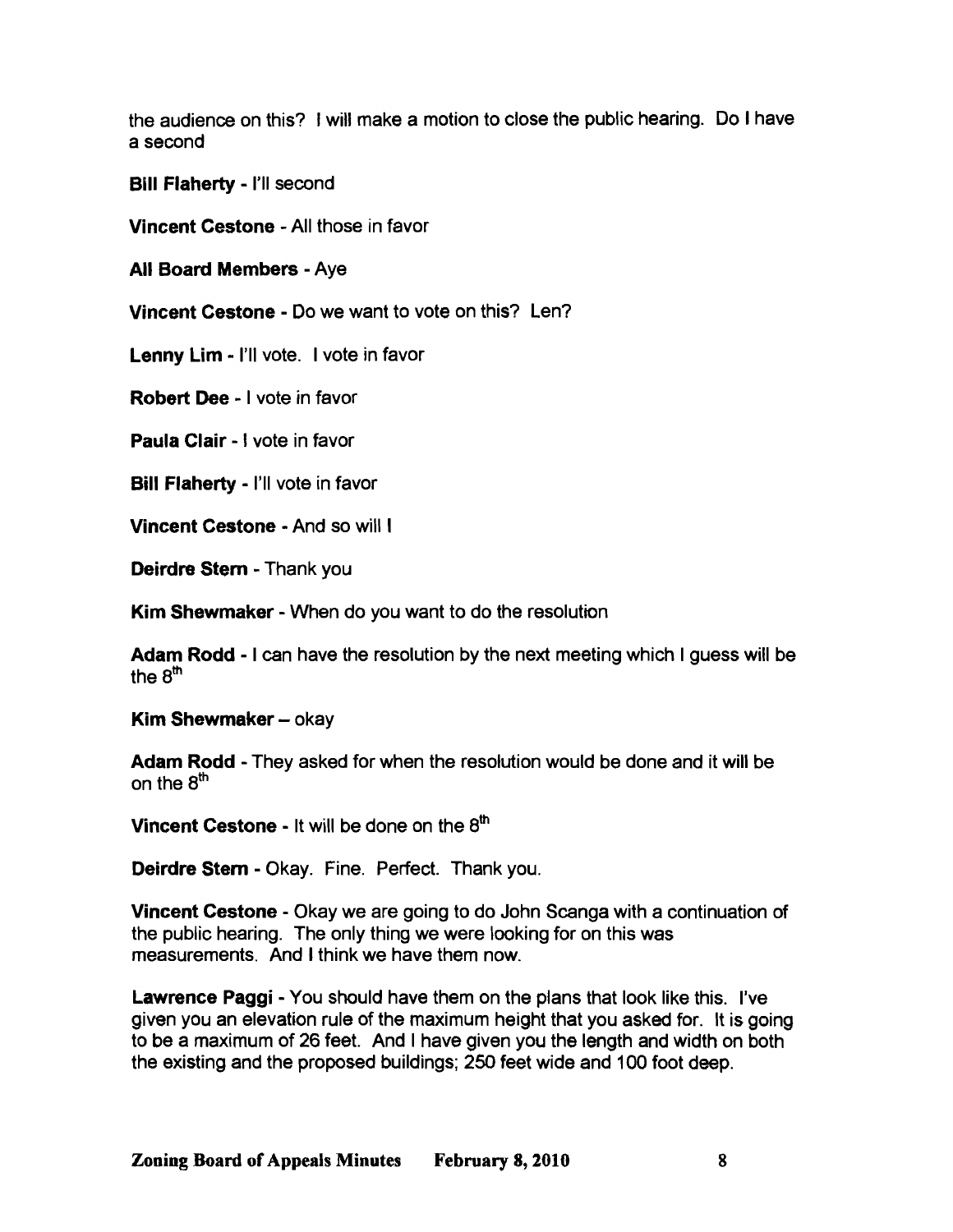Vincent Cestone - So that is the same height as the building next to it, right?

**Lawrence Paggi - Yes it is. The intention is to make it look uniform.** 

Vincent Cestone - Any questions from the board?

**Robert Dee - No.** He gave me what I asked for the, the heights. So it falls well within the zoning laws.

Lawrence Paggi - The allowable height is 40 feet.

Bill Flaherty - I have a question. On the original drawing that you submitted, in the rear of the building you show a 25 foot distance between the edge of the building and the edge of the parking space. On the last drawing you show 20 feet. Is there a reason for this change?

**Lawrence Paggi - That should continue to be 25 feet.** 

(Bill showing Mr. Paggi the drawings)

Bill Flaherty - 20 feet here and 25 feet here

**Lawrence Paggi** - That's a good question. It is supposed to be 25 feet

**Bill Flaherty - 25 feet** 

**Lawrence Paggi - Yes because that is a backing lane. It should be 25 feet.** 

Bill Flaherty - Will you change this

Lawrence Paggi - Yes

Vincent Cestone - Any more questions from the board?

**Robert Dee - It shows we do look at them** 

Lawrence Paggi - Yes. Good pick out

Vincent Cestone - Any comments from the audience on this?

Adam Rodd - Just to clarify that the street line setback is, that you are asking for

(tape went to all static...white noise..•nothing more recorded)